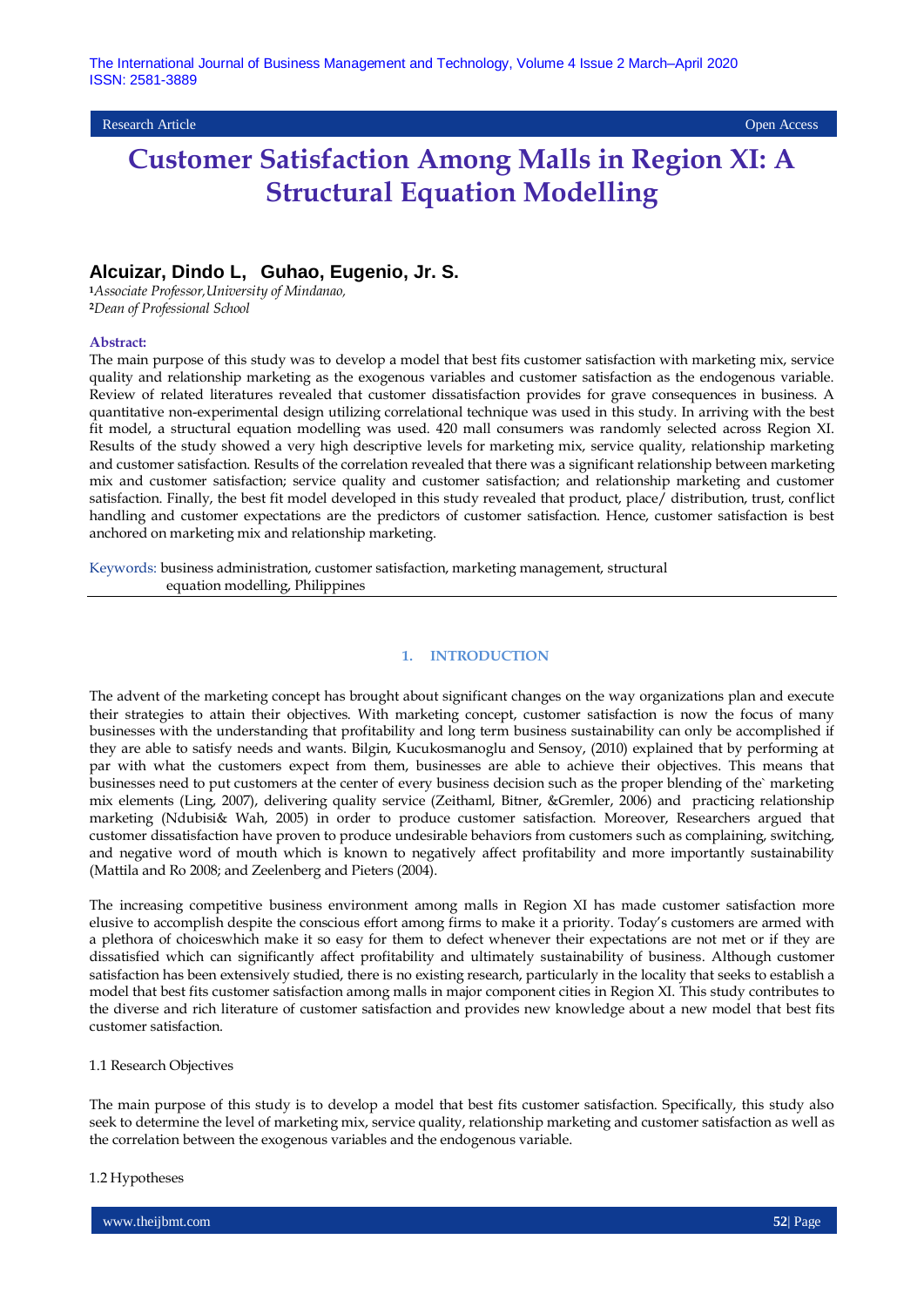The hypotheses of this study were tested at 0.05 level of significance stating that there is no model that best fits customer satisfaction and there is no significant relationship between marketing and customer satisfaction, service quality and customer satisfaction and relationship marketing and customer satisfaction.

## 1.3 Significance of the study

This study adds value to existing literatures about customer satisfaction, marketing mix, service quality and relationship marketing. It can serve as a basis for strategic formulation both for domestic and multinational businesses that intend to enter the mall industry. This study provides insights on how to achieve customer satisfaction using the elements of the marketing mix, service quality and relationship marketing as a tool.The result of this study will benefit the society as a whole, more particularly the consumers as it can help improve quality of life by getting what they need or want in terms of the blending of the marketing mix, receiving good quality service and having good relationships with businesses that have the ability to meet their expectations and therefore satisfy their needs and wants. Moreover, this study will provide beneficial insights to mall administrators in Region XI about customer satisfaction, marketing mix, service quality and relationship marketing. The result will help them formulate strategies and implement practices leading to the attainment of organizational objectives. For the consumers, this study will be beneficial as it will help them experience higher levels of customer satisfaction as mall administrators in Region XI acquire relevant knowledge about marketing mix, quality service and relationship marketing. Lastly, this study will benefit the future researchers who are interested to conduct a similar study or to extend the scope of this study as it will serve as a fertile source of information about the predictors of customer satisfaction.

## **2. METHOD**

#### 2.1 Research Design

This study was quantitative non-experimental research design using correlational techniques. In the generation of the best fit model, a structural equation model (SEM) was used.

## 2.2 Population and Sampling

The respondents of this study were the 420 consumers of major malls among component cities in Region XI namely: Tagum City, Davao City, Digos City, Mati City and Panabo City. Consumers in the Island Garden City of Samal was excluded in this study because of the lack or absence of a large mall in the area. As stated by Bentler, Yuan and Wu (2010), the appropriate number of respondents when using a structural equation modelling should be between 300 to 400 respondents. In the gathering of data, the researcher acquired the assistance of the various mall administrator and duly asked for their permission to conduct the study in order to reach the respondents. Hence, this study was limited only to the consumers of malls in Region XI who gave their approval to conduct this study within the area of their operation. Random sampling technique was utilized in the selection of the respondents who were aged 18 years old and above from June 2019- July 2019. The proponent chose simple random sampling method because of the large population of consumers in the Region. Using a simple random sampling provided a sample that was representative of the large population. The names of the respondents as well as the malls who participated in this study were never presented to protect their identity and confidentiality. Simple random sampling means that every case of the population has an equal probability of inclusion in sample (Pervez, 2005).

#### 2.3 Research Instrument

 The instrument used in this study was adapted from various sources. It was modified to make it more suitable for the study. The said instruments were submitted to the members of the panel for finality and validation prior to the actual conduct of the survey. After validation, pilot testing was conducted. Cronbach alpha was used to check the validity of the questionnaire. The cronbach alpha of this survey instrument used is 0.90 and above for all the variables which indicate that the instruments are very reliable and valid.

#### **3. RESULTS AND DISCUSSION**

Reflected in Table 1 is the level of marketing mix among malls in Region XI with an overall mean score of 4.37 and a standard deviation of 0.394 which is described as very high. The very high rating on marketing mix is a reflection that mall consumers in Region XI are very much satisfied when products are in good condition and is able to address their needs. Moreover, consumers are also satisfied when they are offered with products that are pleasant in appearance and when they have a wide selection of products to choose from. Furthermore, the result also reflected that customers are brand conscious as they showed satisfaction when offered with familiar or popular brands. The findings collaborated with Ling (2007) that among the elements of the marketing mix customers have the highest perception of satisfaction towards the product. The result was also in consonance to Al Muala and Qurneh (2012); Sanchez, Callarisa, Rodriguez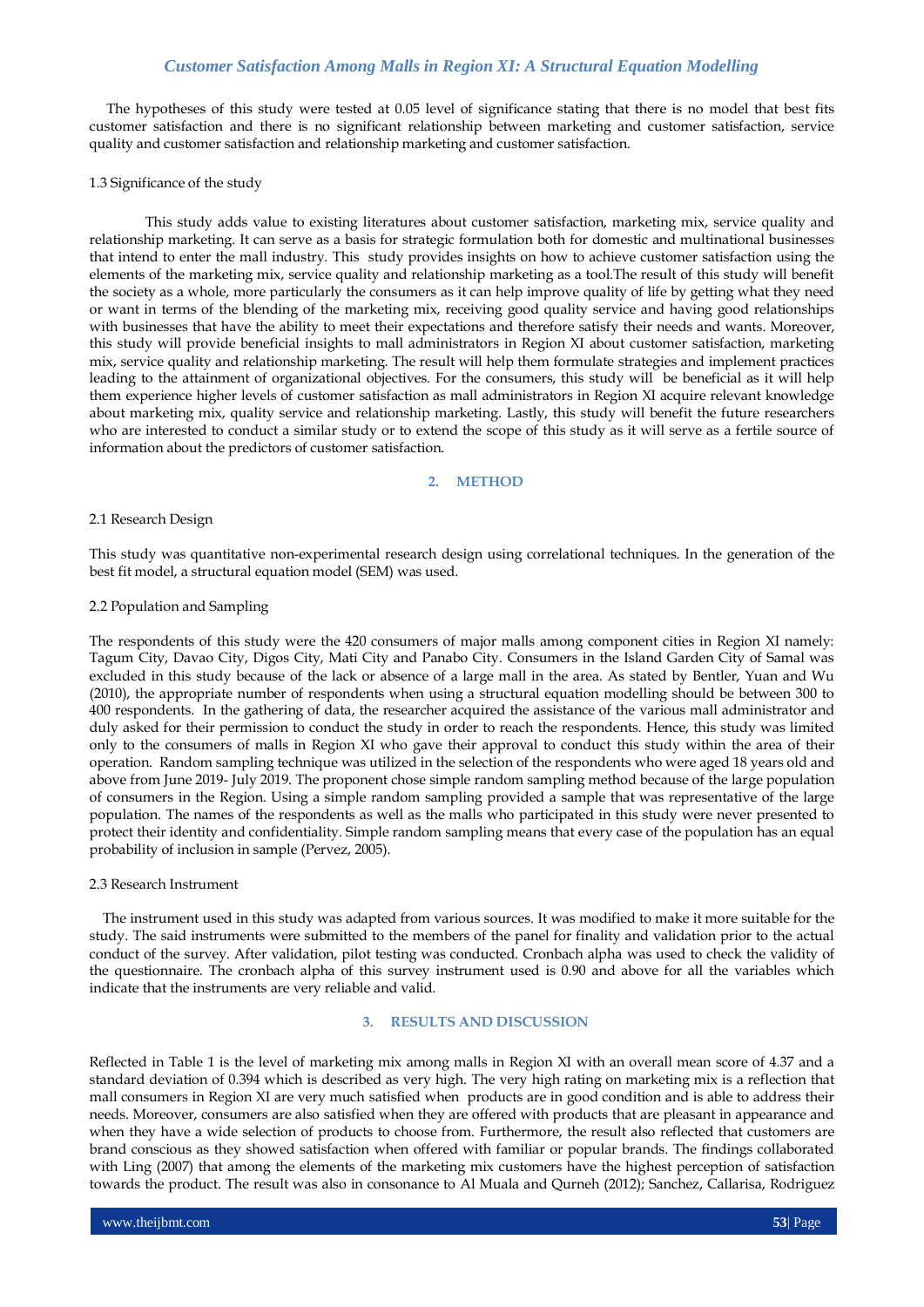and Moliner (2006), and Oliver (1987) that consumers have their personal perception of value when it comes to evaluating a product which they use as a reference to compare to their expectations and in turn determine their satisfaction. Products therefore are tools to satisfy some needs or wants. This is in cognizant to the views of Wahab, Hassan, Shahib and Maon (2015) who declared that businesses need to tailor their products to the needs and preferences of their customers in order to achieve customer satisfaction. Hence, the right product is one that the benefits correspond to customer needs and wants.

|                    | Table 1. Level of Marketing Mix |      |                   |
|--------------------|---------------------------------|------|-------------------|
| Items              | SD                              | Mean | Descriptive Level |
| Product            | 0.443                           | 4.43 | Very High         |
| Price              | 0.500                           | 4.42 | Very High         |
| Place/Distribution | 0.503                           | 4.32 | Very High         |
| Promotion          | 0.506                           | 4.29 | Very High         |
| Overall            | 0.394                           | 4.37 | Very High         |

Presented in Table 2 is the result for the level of service quality with an overall mean rating of 4.39, described as very high and a standard deviation of 0.423.The very high level of service quality is an indication that mall consumers in Region XI are very much satisfied when malls have employees who are knowledgeable in answering questions and have a reputation to be safe for customers in their transactions. Also, satisfaction can be felt when mall employees are approachable, friendly, competent in providing customer service, and consistently courteous to customers. The result reinforced the works of Hasin, Seeluangsawat and Shareef (2001); Siddiqi (2011); Kassim and Asiah Abdullah (2010) who nurtured the idea that assurance is a basis for customer satisfaction. This is because firms with knowledgeable and courteous employees are able to inspire trust and confidence for the organization (Akbar & Parvez, 2009; Siddiqi, 2011). Furthermore, this study opposed the findings of Zaim, Bayyurt and Zaim (2010) who claimed that assurance as a dimension of service quality is not significant to customer satisfaction.

Table 2. Level of Service Quality Among Malls

| Items          | SD    | Mean | Descriptive Level |
|----------------|-------|------|-------------------|
| Reliability    | 0.514 | 4.41 | Very High         |
| Responsiveness | 0.548 | 4.42 | Very High         |
| Assurance      | 0.482 | 4.43 | Very High         |
| Empathy        | 0.507 | 4.38 | Very High         |
| Tangibles      | 0.491 | 4.32 | Very High         |
| Overall        | 0.423 | 4.39 | Very High         |
|                |       |      |                   |

Shown in Table 3 is the level of relationship marketing among malls in RegionXI. The overall mean score is 4.42, described as very high with a standard deviation of 0.450. The very high level of relationship marketing portrayed that mall consumers in Region XI perceived greater levels of satisfaction when malls are respectful to customers; reliable in their services; consistent in providing quality service; fulfilling their obligations to customers; and when malls are reliable in their promises. The result gave further validity to the claims of Bricci, Fragata and Antunes (2016) that trust has a positive and direct consequence on satisfaction. Moreover, Ndubisi (2007) explained that in order to gain trust, businesses should be able to keep their promises to customers, makes customers safe in their transactions, deliver consistent high quality services, make customers feel respected, fulfill obligations, trustworthy and credible enough to build customers' confidence in their transactions. Moreover, various authors such as Ayio, (2018); Goswami and Fibich (2018); and Ndubisi (2007) believed that trust is a foundational ingredient towards business success.

|                          | Table 3. Level of Relationship Marketing Among Malls |      |                   |  |  |  |  |
|--------------------------|------------------------------------------------------|------|-------------------|--|--|--|--|
| Items                    | SD<br>Mean                                           |      | Descriptive Level |  |  |  |  |
|                          |                                                      |      |                   |  |  |  |  |
| Trust                    | 0.507                                                | 4.51 | Very High         |  |  |  |  |
| Commitment               | 0.542                                                | 4.35 | Very High         |  |  |  |  |
| Communication            | 0.526                                                | 4.36 | Very High         |  |  |  |  |
| <b>Conflict Handling</b> | 0.534                                                | 4.45 | Very High         |  |  |  |  |
| Overall                  | 0.450                                                | 4.42 | Very High         |  |  |  |  |

Depicted in Table 4 is the summary of the level of customer satisfaction among malls in Region XI with an overall mean of 4.40, described as very high, and standard deviation of 0.540.The very high level of customer satisfaction is a reflection that consumers among malls in Region XI are expecting that malls can be relied upon to provide quality goods and services, that malls will cater to their preferences or personal needs; and that malls can be relied upon to deliver service without errors. McKinney, Yoon and Zahedi (2002) argued that a customer's satisfaction is oftentimes measured by using their expectations as a benchmark to compare with their actual experience of service or product performance.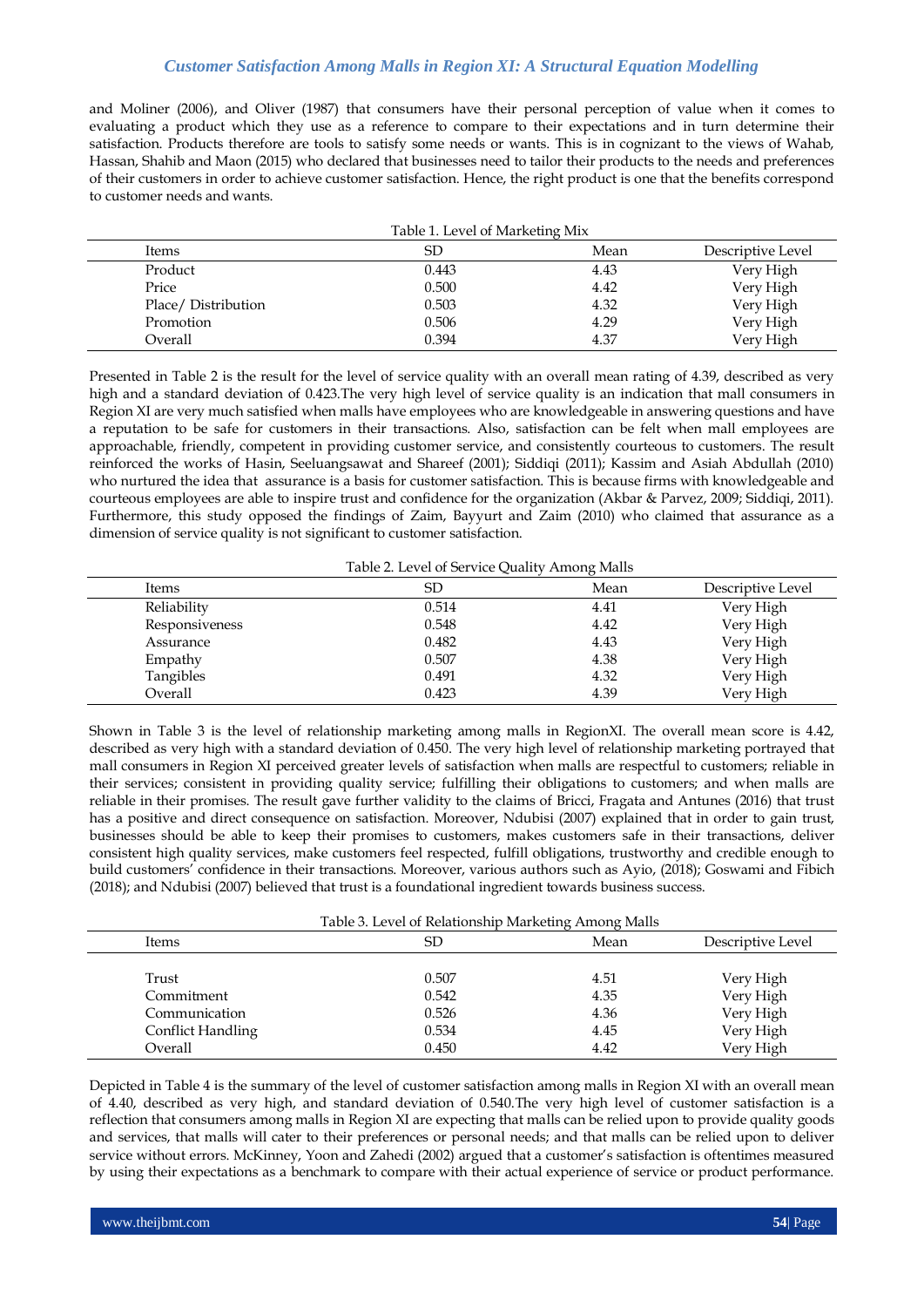This is comparable to the findings of Maloney (2002) that meeting the expectations of customers is key towards customer satisfaction.

| Table 4. Level of Customer Satisfaction Among Malls |       |      |                   |  |  |  |
|-----------------------------------------------------|-------|------|-------------------|--|--|--|
| <b>Items</b>                                        | SD    | Mean | Descriptive Level |  |  |  |
| <b>Customer Expectations</b>                        | 0.578 | 4.45 | Very High         |  |  |  |
| Perceived Quality                                   | 0.624 | 4.36 | Very High         |  |  |  |
| Perceived Value                                     | 0.621 | 4.39 | Very High         |  |  |  |
| Overall                                             | 0.540 | 4.40 | Very High         |  |  |  |

Presented in table 5 is the correlation between marketing mix and customer satisfaction. The overall p-value of 0.000 is lower than the level of significance at 0.05. This means that the exogenous marketing mix is correlated with the endogenous customer satisfaction. Moreover, the r-value at 0.558 indicates a strong positive relationship between marketing mix and customer satisfaction. Hence the null hypothesis which states that there is no significant relationship between marketing mix and customer satisfaction was rejected in favor of the alternative hypothesis which states that there is a significant relationship between marketing mix and customer satisfaction. Thus, every increase in the variable marketing mix will result to an increase to customer satisfaction.This is a validation of the 4P's model of McCarthy (1960) that the marketing mix is a framework that firms can use in order to meet the requirements of their customers for their satisfaction. The result was also similar to the claims of Ahmed and Rahman (2015); Wahab, Hassan, Shahid and Maon (2015); as well as Shankar and Chin (2011) that the elements of marketing mix more popularly known as the 4P's of marketing to wit: product; price; place/distribution and promotion are positively correlated with customer satisfaction. This implies that the right mixture of the marketing mix will positively affect customer satisfaction. Tarekegn (2018) gave a comparable revelation that the marketing mix of an organization particularly through product, price and promotion had a significant relationship towards customer satisfaction. However, Tarekegn (2018) pointed out that price is negatively correlated with customer satisfaction. Hence, customer satisfaction decreases when prices increase.

Table 5. Correlation Between Marketing Mix and Customer Satisfaction

| Marketing Mix      |                              | <b>Customer Satisfaction</b> |                        |          |          |
|--------------------|------------------------------|------------------------------|------------------------|----------|----------|
|                    | <b>Customer Expectations</b> | Perceived Quality            | Perceived ValueOverall |          |          |
| Product            | $0.459*$                     | $0.510*$                     | $0.405*$               | $0.517*$ |          |
|                    | (0.000)                      | (0.000)                      | (0.000)                | (0.000)  |          |
| Price              | $0.414*$                     | $0.525*$                     | $0.445*$               | $0.520*$ |          |
|                    | (0.000)                      | (0.000)                      | (0.000)                | (0.000)  |          |
| Place/Distribution | $0.382*$                     | 0.386                        | $0.292*$               |          | $0.399*$ |
|                    | (0.000)                      | (0.000)                      | (0.000)                | (0.000)  |          |
| Promotion          | $0.410*$                     | $0.337*$                     | $0.245*$               | $0.374*$ |          |
|                    | (0.000)                      | (0.000)                      | (0.000)                | (0.000)  |          |
| Overall            | $0.514*$                     | $0.541*$                     | $0.427*$               | $0.558*$ |          |
|                    | (0.000)                      | (0.000)                      | (0.000)                | (0.000)  |          |

 $*p$ <.05

 Depicted in Table 6 is the correlation between service quality and customer satisfaction with an overall p-value of 0.000 and an overall r-value of 0.733. This means that there is a strong and positive correlation between the two variables leading to the rejection of the null hypothesis of no significance in favor of the alternative hypothesis which states that there is a significant relationship between service quality and customer satisfaction. Hence, when service quality increases, customer satisfaction also increases.This was comparable to the claims of Naik, Gantasala, and Prabhakar (2010) who underscored that service quality has a positive and significant impact towards customer satisfaction as customer's expectations regarding service quality and meeting those expectations particularly in the dimensions of tangibility, reliability, responsiveness, empathy, and assurance are strong basis why retail firms are able to satisfy their customers. Moreover, Agbor (2011) gave a similar conclusion that service quality is significantly related to customer satisfaction as higher levels of quality will lead to higher level of customer satisfaction. Zeithaml and Bitner (2003) pointed out that customer service is the sum of all activities designed to create and enhance customer satisfaction. Hence, the key to achieve customer satisfaction is delivering products or service comparable to the expectations of the customers.

|                 |                              |                   | Table 6. Correlation Between Service Quality and Customer Satisfaction |  |  |
|-----------------|------------------------------|-------------------|------------------------------------------------------------------------|--|--|
| Service Quality | <b>Customer Satisfaction</b> |                   |                                                                        |  |  |
|                 | <b>Customer Expectations</b> | Perceived Ouality | Perceived ValueOverall                                                 |  |  |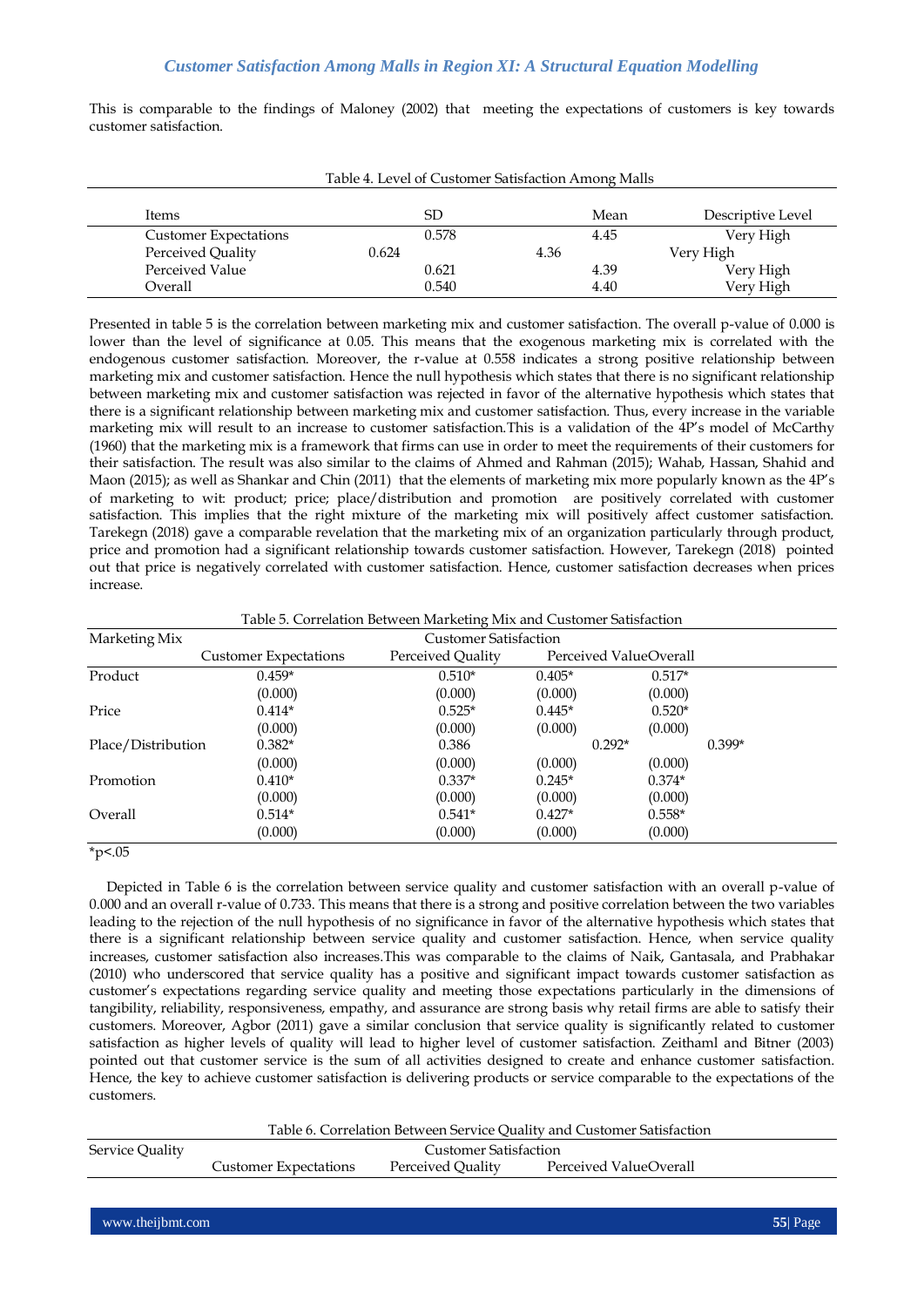| Reliability    | $0.480*$<br>(0.000) | $0.640*$<br>(0.000) | $0.585*$<br>(0.000) | $0.640*$<br>(0.000) |
|----------------|---------------------|---------------------|---------------------|---------------------|
| Responsiveness | $0.471*$            | $0.594*$            | $0.529*$            | $0.599*$            |
|                | (0.000)             | (0.000)             | (0.000)             | (0.000)             |
| Assurance      | $0.502*$            | $0.604*$            | $0.573*$            | $0.631*$            |
|                | (0.000)             | (0.000)             | (0.000)             | (0.000)             |
| Empathy        | $0.497*$            | $0.601*$            | $0.537*$            | $0.615*$            |
|                | (0.000)             | (0.000)             | (0.000)             | (0.000)             |
| Tangibles      | $0.532*$            | $0.508*$            | $0.456*$            | $0.563*$            |
|                | (0.000)             | (0.000)             | (0.000)             | (0.000)             |
| Overall        | $0.596*$            | $0.709*$            | $0.644*$            | $0.733*$            |
|                | (0.000)             | (0.000)             | (0.000)             | (0.000)             |

 $*p<.05$ 

 Reflected in Table 7 is the result for the correlation between relationship marketing and customer satisfaction with an overall p-value of 0.000 which is less than the level of significance at 0.05. This means that the two variables are correlated Moreover, the r-value 0.778 indicates a strong positive relationship which means that relationship marketing positively affects customer satisfaction.The result agreed with the claims of Nauroozi and Moghadam (2015); Ndubisi and Wah (2005) who proved that there is a strong relationship between relationship marketing and customer satisfaction. Relationship marketing has become increasingly popular among businesses because of its ability to create deeper levels of customer satisfaction. Moreover, Ndubisi (2007) exposed that the four underpinnings of relationship marketing namely: Trust, commitment, communication and conflict handling and that these dimensions are significantly related to one another.

| Relationship Marketing |                              | <b>Customer Satisfaction</b> |                        |          |
|------------------------|------------------------------|------------------------------|------------------------|----------|
|                        | <b>Customer Expectations</b> | Perceived Quality            | Perceived ValueOverall |          |
| Trust                  | $0.568*$                     | $0.688*$                     | $0.656*$               | $0.719*$ |
|                        | (0.000)                      | (0.000)                      | (0.000)                | (0.000)  |
| Commitment             | $0.531*$                     | $0.563*$                     | $0.450*$               | $0.581*$ |
|                        | (0.000)                      | (0.000)                      | (0.000)                | (0.000)  |
| Communication          | $0.558*$                     | $0.598*$                     | $0.522*$               | $0.632*$ |
|                        | (0.000)                      | (0.000)                      | (0.000)                | (0.000)  |
| Conflict Handling      | $0.592*$                     | $0.719*$                     | $0.614*$               | $0.724*$ |
|                        | (0.000)                      | (0.000)                      | (0.000)                | (0.000)  |
| Overall                | $0.660*$                     | $0.752*$                     | $0.656*$               | $0.778*$ |
|                        | (0.000)                      | (0.000)                      | (0.000)                | (0.000)  |
| $*_{p<.05}$            |                              |                              |                        |          |

## Table 7. Correlation Between Relationship Marketing and Customer Satisfaction

Shown on table 8 is the summary on Goodness of Fit. There were four generated models in this study to arrive at the best fit model that predicts customer satisfaction. Each model created a framework that can be dissected into structural model and quantified model. The quantified model represents the measure loads on each factor to their latent constructs while the structural model outlines associations among the variables. Further, the assessment of fit was used as baseline for accepting and rejecting the model. As a rule, the researcher established the causality relationship of the exogenous variables toward the endogenous variable. The moment that the structured model exhibits with suitable fit, it underscores that there is consistency of the empirical relationships among variables. Based on the findings, the model evidently illustrates that marketing mix and relationship marketing are important predictors of customer satisfaction among malls in region XI.

 In identifying the best fit model, all indices included must consistently fall within the acceptable ranges. Chisquare/degrees of freedom value should be less than 2 with its corresponding p-value greater than .05. Root mean square error approximation value must be less than .05, the other indices such as normed fit index, Tucker-Lewis index, comparative fit index, and the goodness fit index must all be greater than .95. Model 4 got the following indices: P of Close Fit (P-Close) is .908; Chi-Square/Degrees of Freedom (CMIN/DF) is .476; Probability Value (P-value) is .699; Goodness of Fit Index (GFI) is .999; Comparative Fit Index (CFI) is 1.000; Normed Fit Index (NFI) is .998; Tucker-Lewis Index (TLI) is 1.007; Root Means Square of Error Approximation (RMSEA) is .000. These indices satisfied all the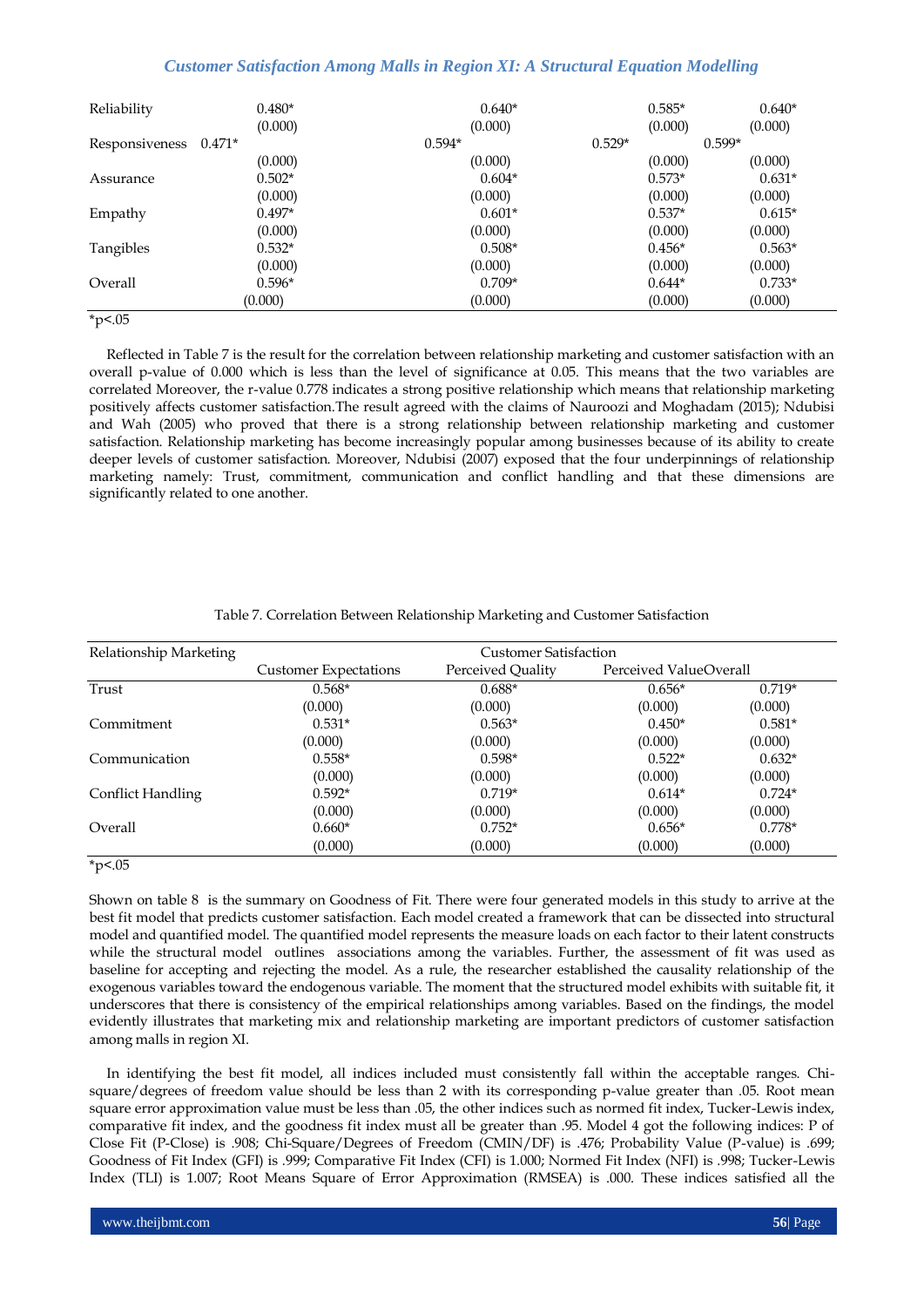requirement of the goodness of fit measures. Moreover, this is an indication that generated model 4 is a very good fit model which means that the null hypothesis is rejected.

 The model shows the significance of marketing mix and relationship marketing as a predictor of customer satisfaction. However, the result showed that out of the four indicators of marketing mix, only two remained as a significant predictor of customer satisfaction namely: product and place of distribution. For relationship marketing, only two remained out of the four indicators namely: trust and conflict handling. On the part of customer satisfaction, the indicator customer expectations remained out of the original three indicators. Thus, the findings suggest that customer satisfaction among malls in Region XI was best anchored on marketing mix which was measured in terms of product and place of distribution; and relationship marketing which was measured in terms of trust and conflict handling. The findings substantiated the relationship marketing theory of McCarthy (1960) that with the effective use of the marketing mix elements, businesses are able to meet the needs and wants of their customers by offering them the specific benefit or value that they require from each of the marketing mix elements. The marketing mix is a tool that every business should use to their advantage by using it to satisfy needs and wants. Moreover, the findings also gave credence to the relationship marketing theory of Christopher, Payne and Ballantayne,(1991) who established that the goal of relationship marketing is to acquire and retain customers by delivering value in a specific target market that is sustainable for a long period of time. Practicing relationship marketing requires that firms close the quality gap between what the customers expect and what they get. Hence, attaining customer satisfaction. On the other hand, the result mirrored the claims of Zineldin and Philipson (2007) that marketing mix and relationship marketing compliments each other.

| Table 8. Summary of the Goodness of Fit Measures |  |  |
|--------------------------------------------------|--|--|
|--------------------------------------------------|--|--|

|              | Index             | Criterion |       |       | Model 1 Model 2 Model 3 Model 4 |       |       |
|--------------|-------------------|-----------|-------|-------|---------------------------------|-------|-------|
| CMIN/DF      | $0 <$ value $> 2$ |           | 5.778 |       | 5.680                           | 5.376 | 0.476 |
| p-value      | < 0.05            | 0.000     |       | 0.000 | 0.000                           | 0.699 |       |
| NFI          | >0.95             | 0.884     |       | 0.934 | 0.953                           | 0.998 |       |
| TLI          | > 0.95            | 0.881     |       | 0.917 | 0.928                           | 1.007 |       |
| <b>CFI</b>   | >0.95             | 0.902     |       | 0.945 | 0.961                           | 1.000 |       |
| <b>GFI</b>   | > 0.95            | 0.828     |       | 0.918 | 0.952                           | 0.999 |       |
| <b>RMSEA</b> | < 0.05            | 0.107     |       | 0.106 | 0.102                           | 0.000 |       |
| P-close      | >0.05             | 0.000     |       | 0.000 | 0.000                           | 0.908 |       |

# **Legend:**

| <b>CMIN/DF</b>               | Chi-Square/Degrees of Freedom<br>$\sim$ |           |                   | NFI            |                          |
|------------------------------|-----------------------------------------|-----------|-------------------|----------------|--------------------------|
|                              | Normed Fit Index                        |           |                   | TLI            |                          |
|                              | Tucker-Lewis Inde                       |           |                   | CFI            | $\overline{\phantom{0}}$ |
|                              | Comparative Fit Index                   |           |                   | <b>GFI</b>     | $\overline{\phantom{0}}$ |
|                              | Goodness of Fit Index                   |           |                   | <b>RMSEA -</b> | Root Means               |
| Square of Error Approximatio |                                         |           | P-close -         | P of Close Fit |                          |
|                              |                                         | p-value - | Probability Value |                |                          |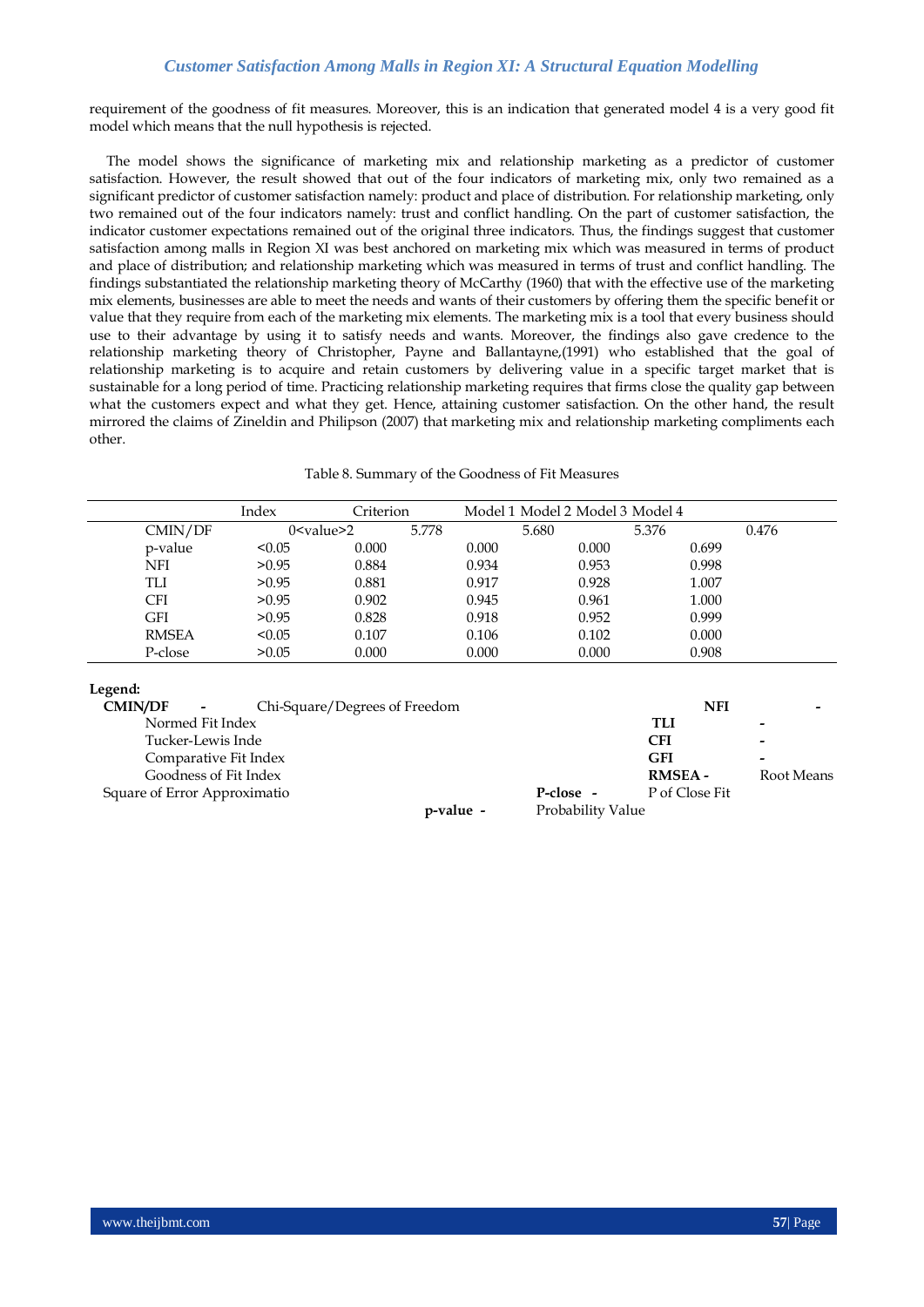

Fig. 1Best Fit Model of Customer Satisfaction Legend:<br>PROD-Product PROD –Product TRUST- Trust CE- Customer Expectation PD-<br>Place/Distribution CH-Conflict Handling CS-Customer Satisfaction

CS-Customer Satisfaction

## **4. Conclusion**

In lieu of the revelations of this study, the following conclusions are drawn:Customer satisfaction is best anchored on marketing mix with product and place of distribution as its indicators and Relationship marketing with trust and conflict handling as its measurement. This study sheds light on the importance of having a reliable quality control system and place of distribution strategies as well as the development of trust and a well-established complaint handling process/ system among malls in Region XI. Moreover, the result also highlighted the importance of having a clear understanding on the expectations of customers since customers judge their satisfaction based on their expectation.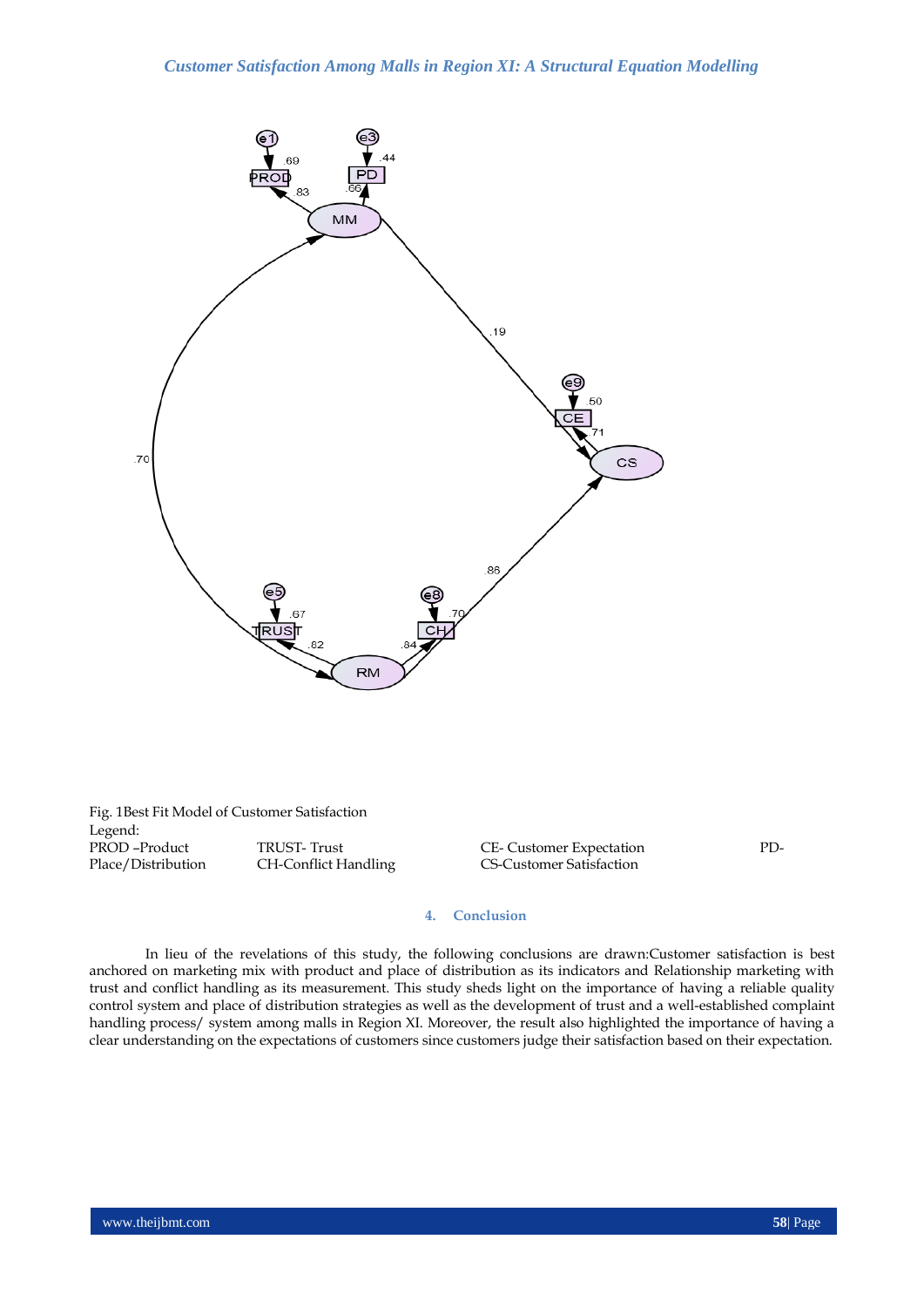#### **REFERENCES**

- [1] BİLGİN, Z., KÜÇÜKOSMANOĞLU, A., & ŞENSOY, E. (2010). CUSTOMER SATISFACTION, a central phenomenon in MARKETING.
- [2] Ling, A. P. (2007). The impact of marketing mix on customer satisfaction: A case study deriving consensus rankings from benchmarking. *Master's thesis, faculty of science and technology national university of Angi*.
- [3] Zeithaml, V. A., Bitner, M. J., &Gremler, D. D. (2006). Integrating customer focus across the firm. *Services marketing, New York, Mc-Graw-Hill/Irwin*.
- [4] Ndubisi, N. O., & Wah, C. K. (2005). Factorial and discriminant analyses of the underpinnings of relationship marketing and customer satisfaction. *International journal of bank marketing*.
- [5] Mattila, A. S., & Ro, H. (2008). Discrete negative emotions and customer dissatisfaction responses in a casual restaurant setting. *Journal of Hospitality & Tourism Research*, *32*(1), 89-107.
- [6] Zeelenberg, M., & Pieters, R. (2004). Beyond valence in customer dissatisfaction: A review and new findings on behavioral responses to regret and disappointment in failed services. *Journal of business Research*, *57*(4), 445-455.
- [7] Al Muala, A., & Al Qurneh, M. (2012). Assessing the relationship between marketing mix and loyalty through tourists satisfaction in Jordan curative tourism. *American academic & scholarly research journal*, *4*(2), 1.
- [8] Sanchez, J., Callarisa, L., Rodriguez, R. M., &Moliner, M. A. (2006). Perceived value of the purchase of a tourism product. *Tourism management*, *27*(3), 394-409.
- [9] Oliver, R. L. (1987). An investigation of the interrelationship between consumer (dis) satisfaction and complaint reports. *ACR North American Advances*.
- [10] Wahab, N. A., Hassan, L. F. A., Shahid, S. A. M., &Maon, S. N. (2016). The relationship between marketing mix and customer loyalty in hijab industry: The mediating effect of customer satisfaction. *Procedia Economics and Finance*, *37*(16), 366-371.
- [11] Hasin, M. A. A., Seeluangsawat, R., & Shareef, M. A. (2001). Statistical measures of customer satisfaction for health care quality assurance: a case study. *International Journal of Health Care Quality Assurance*.
- [12] Siddiqi, K. O. (2011). Interrelations between service quality attributes, customer satisfaction and customer loyalty in the retail banking sector in Bangladesh. *International Journal of Business and Management*, *6*(3), 12.
- [13] Kassim, N., & Abdullah, N. A. (2010). The effect of perceived service quality dimensions on customer satisfaction, trust, and loyalty in e‐commerce settings. *Asia pacific journal of marketing and logistics*.
- [14] Akbar, M. M., & Parvez, N. (2009). Impact of service quality, trust, and customer satisfaction on customers loyalty. *ABAC journal*, *29*(1).
- [15] Zaim, H., Bayyurt, N., & Zaim, S. (2010). Service quality and determinants of customer satisfaction in hospitals: Turkish experience. *International Business & Economics Research Journal (IBER)*, *9*(5).
- [16] Bricci, L., Fragata, A., & Antunes, J. (2016). The effects of trust, commitment and satisfaction on customer loyalty in the distribution sector. *Journal of Economics, Business and Management,*, *4*(2), 173-177.
- [17] Ndubisi, N. O. (2007). Relationship marketing and customer loyalty. *Marketing intelligence & planning*.
- [18] Ayios, A. (2018). *Trust and Western-Russian business relationships*. Routledge.
- [19] Goswami, V., & Fibich, E. J. (2018). Trust: The critical success factor. *Governance Directions*, *70*(7), 424.
- [20] McKinney, V., Yoon, K., & Zahedi, F. M. (2002). The measurement of web-customer satisfaction: An expectation and disconfirmation approach. *Information systems research*, *13*(3), 296-315.
- [21] Maloney, W. F. (2002). Construction product/service and customer satisfaction. *Journal of construction engineering and management*, *128*(6), 522-529.
- [22] McCarthy, E. J. (1960). Basic marketing: a managerial approach. Homewood, IL: Richard D. Irwin. *Inc., 1979McCarthyBasic Marketing: A Managerial Approach1979*.
- [23] Ahmed, S., & Rahman, M. (2015). The effects of marketing mix on consumer satisfaction: A literature review from Islamic perspective. *Turkish Journal of Islamic Economics*, *2*(1), 17-30.
- [24] Shankar, C., & Chin, K. (2011). K.(2011). In *A study of the relationship between marketing mix and customer retention for herbal coffee in Malaysia 2nd International Conference on Business and Economic Research*.
- [25] TAREKEGN, T., 2018. THE EFFECT OF MARKETING MIX ELEMENTS ON CUSTOMER SATISFACTION (THE CASE OF BMET CABLE INDUSTRY) (Doctoral dissertation, St. Mary's University).
- [26] Naik, C. K., Gantasala, S. B., & Prabhakar, G. V. (2010). Service quality (SERVQUAL) and its effect on customer satisfaction in retailing. *European journal of social sciences*, *16*(2), 231-243.
- [27] Agbor, J. M. (2011). The Relationship between Customer Satisfaction and Service Quality: a study of three Service sectors in Umeå.